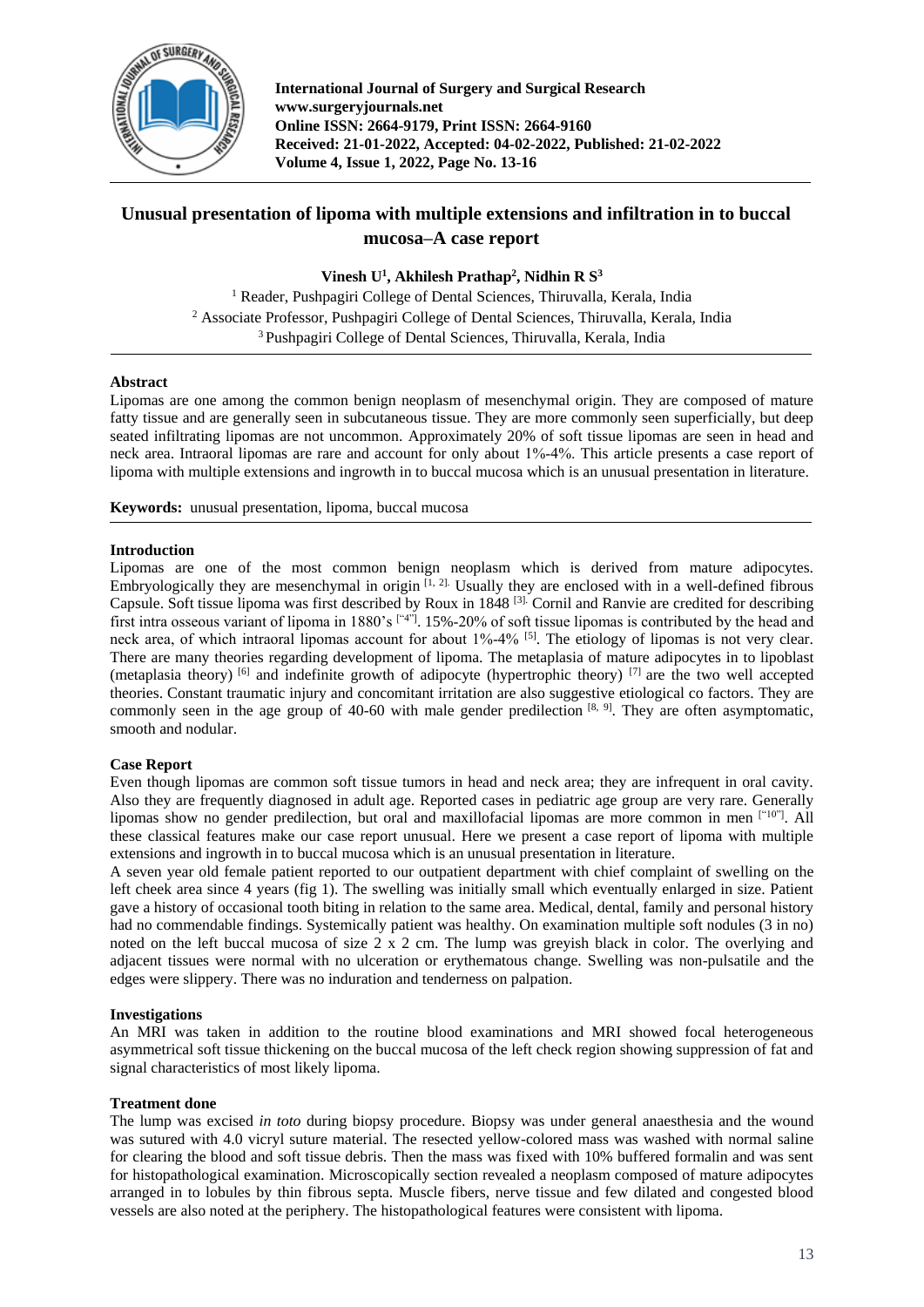## **Differential diagnosis**

Oral dermoid/epidermoid, fibromas and lymphoepithelial cysts have obvious similarities with oral lipomas.

## **Discussion**

Roux in 1848 first described lipomas clinically. Lipomas are defined as subcutaneous tumor derived from mature adipose cells enclosed by a layer of fibrous tissue  $[11]$ . They are embryologically derived from mesenchymal tissue. Clinically they are prominently seen in the cephalic part of body and accounts for about 15-20% of head and neck area. of this about 5% is contributed by oral cavity. They are one of the common neoplasm of head and neck area. Usually they pose no threat to the patient. If they grow rapidly (which is of a rare occurrence) or if they create discomfort surgical excision is preferred.

Lipomas are sometimes associated with certain syndromic diseases like Gardners syndrome and such ones should be very carefully addressed  $^{[12]}$ . The exact etiology of lipoma is not correctly defined; some studies show a genetic correlation in addition to the classical metaplasia theory, hypertrophic theory and traumatic etiology like chromosomal abnormalities including rearrangements of 12q, 13q and 6p chromosomes [13].

Histologically there are many variants of lipoma. The fibrolipomas which show greater proliferative rate compared to a classic lipoma and warrants the need of its proper diagnosis [14] . Fibrolipoma contain fibrous connective tissue, which is often hyalinised and is interspersed between mature adipocytes. Another histological variant is infiltrating lipoma which produces multiple satellite extensions radiating from the mother tumor.

The techniques used for treatment of lipomas include intra-lesional trans-cutaneous sodium deoxycholate (associated or not to phosphatidylcholine) injections, intra-lesional steroids combined with isoproterenol injections, liposuction, surgical excision etc. However surgical excision is the most effective method since rate of recurrence is very low if proper removal of lipoma along with fibrous capsule is done [15].

The prognosis of benign lipomas is very good. Usually lipomas carry no risk of malignant transformation. However it is imperative that the fibrous capsule surrounding lipoma is properly excised to prevent recurrence [16] .

# **Photographs**



**Fig 1:** Swelling in relation to left buccal mucosa (3 nodules)



**Fig 2:** Excised first nodule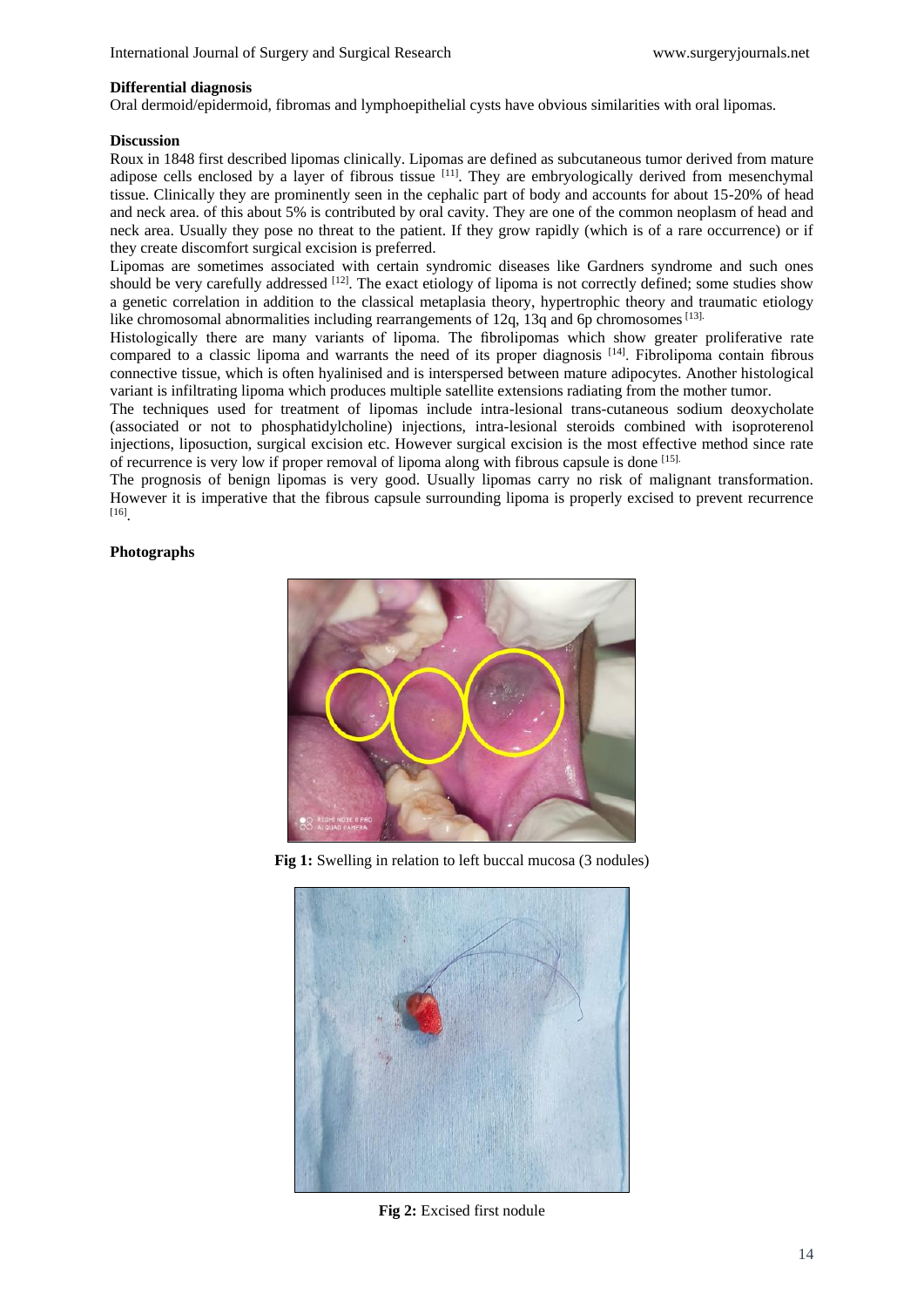

**Fig 3:** Excised 2nd nodule



Fig 4: Blunt dissection of 3<sup>rd</sup> nodule



**Fig 5:** 3 rd nodule pulled out



Fig 6: 3<sup>rd</sup> nodule excised out